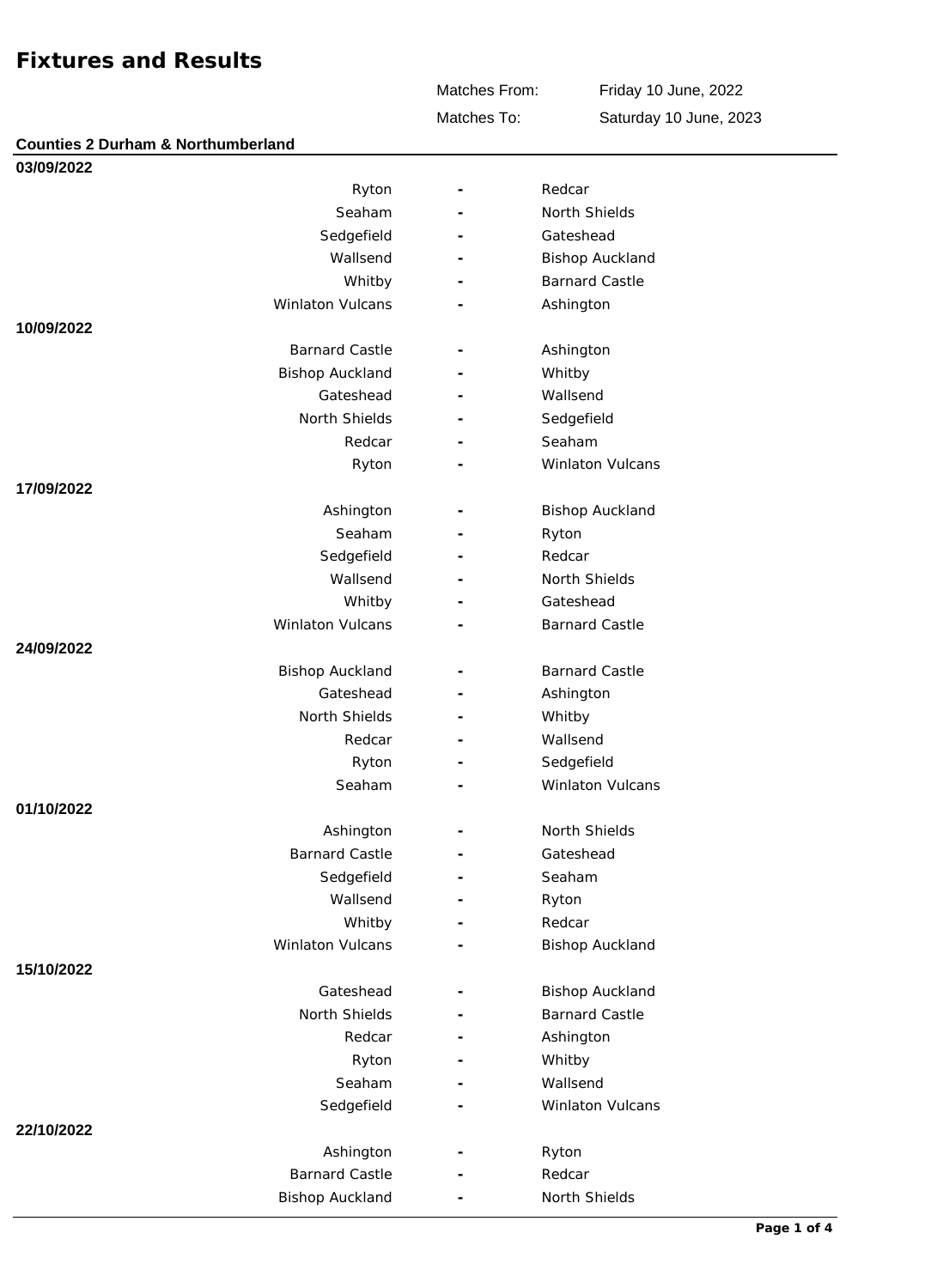|                            | Matches From:            | Friday 10 June, 2022    |
|----------------------------|--------------------------|-------------------------|
|                            | Matches To:              | Saturday 10 June, 2023  |
| Wallsend                   | $\overline{\phantom{a}}$ | Sedgefield              |
| Whitby                     |                          | Seaham                  |
| Winlaton Vulcans           |                          | Gateshead               |
| 29/10/2022                 |                          |                         |
| North Shields              |                          | Gateshead               |
| Redcar                     |                          | <b>Bishop Auckland</b>  |
| Ryton                      |                          | <b>Barnard Castle</b>   |
| Seaham                     |                          | Ashington               |
| Sedgefield                 |                          | Whitby                  |
| Wallsend                   |                          | Winlaton Vulcans        |
| 05/11/2022                 |                          |                         |
| Ashington                  |                          | Sedgefield              |
| <b>Barnard Castle</b>      |                          | Seaham                  |
| <b>Bishop Auckland</b>     |                          | Ryton                   |
| Gateshead                  |                          | Redcar                  |
| Whitby                     | $\sim$                   | Wallsend                |
| Winlaton Vulcans           |                          | North Shields           |
| 12/11/2022                 |                          |                         |
| Redcar                     |                          | North Shields           |
| Ryton                      | $\overline{\phantom{a}}$ | Gateshead               |
| Seaham                     |                          | <b>Bishop Auckland</b>  |
| Sedgefield                 |                          | <b>Barnard Castle</b>   |
| Wallsend                   |                          | Ashington               |
| Whitby                     |                          | Winlaton Vulcans        |
| 26/11/2022                 |                          |                         |
| Ashington                  |                          | Whitby                  |
| <b>Barnard Castle</b>      |                          | Wallsend                |
| <b>Bishop Auckland</b>     |                          | Sedgefield              |
| Gateshead<br>North Shields | $\overline{\phantom{a}}$ | Seaham                  |
|                            | $\overline{\phantom{a}}$ | Ryton<br>Redcar         |
| Winlaton Vulcans           |                          |                         |
| 03/12/2022                 |                          | <b>Barnard Castle</b>   |
| Ashington<br>Seaham        | $\sim$                   | Redcar                  |
| Sedgefield                 |                          | North Shields           |
| Wallsend                   |                          | Gateshead               |
| Whitby                     |                          | <b>Bishop Auckland</b>  |
| Winlaton Vulcans           | $\overline{\phantom{a}}$ | Ryton                   |
| 10/12/2022                 |                          |                         |
| <b>Barnard Castle</b>      |                          | <b>Winlaton Vulcans</b> |
| <b>Bishop Auckland</b>     |                          | Ashington               |
| Gateshead                  |                          | Whitby                  |
| North Shields              |                          | Wallsend                |
| Redcar                     |                          | Sedgefield              |
| Ryton                      |                          | Seaham                  |
| 17/12/2022                 |                          |                         |
| Ashington                  |                          | Gateshead               |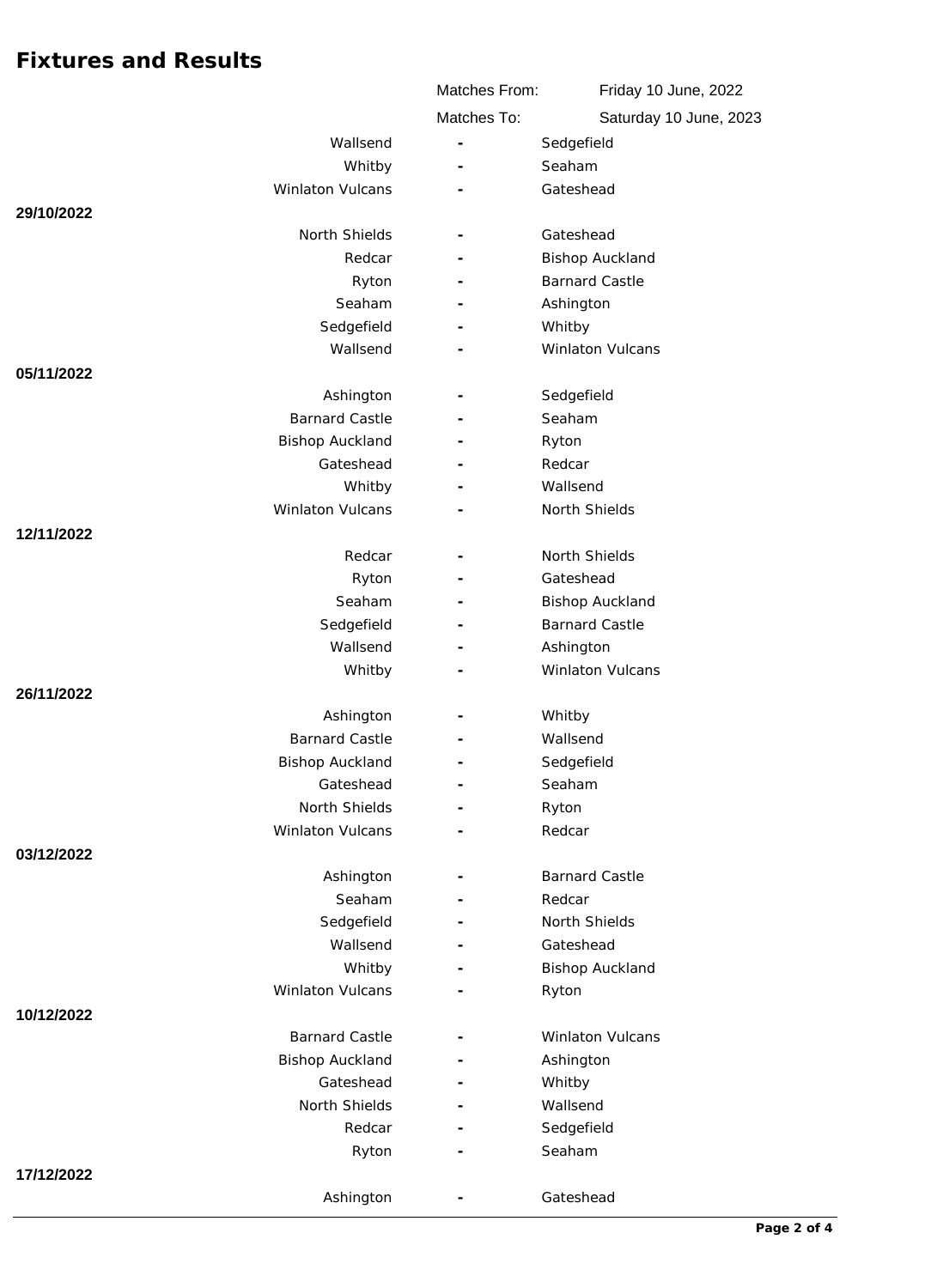|                         | Matches From:            | Friday 10 June, 2022    |
|-------------------------|--------------------------|-------------------------|
|                         | Matches To:              | Saturday 10 June, 2023  |
| <b>Barnard Castle</b>   | $\overline{\phantom{a}}$ | <b>Bishop Auckland</b>  |
| Sedgefield              | L,                       | Ryton                   |
| Wallsend                |                          | Redcar                  |
| Whitby                  | $\overline{\phantom{a}}$ | North Shields           |
| Winlaton Vulcans        |                          | Seaham                  |
| 07/01/2023              |                          |                         |
| <b>Bishop Auckland</b>  |                          | <b>Winlaton Vulcans</b> |
| Gateshead               |                          | <b>Barnard Castle</b>   |
| North Shields           |                          | Ashington               |
| Redcar                  |                          | Whitby                  |
| Ryton                   |                          | Wallsend                |
| Seaham                  | Ē,                       | Sedgefield              |
| 14/01/2023              |                          |                         |
| Ashington               |                          | Redcar                  |
| <b>Barnard Castle</b>   |                          | North Shields           |
| <b>Bishop Auckland</b>  |                          | Gateshead               |
| Wallsend                |                          | Seaham                  |
| Whitby                  |                          | Ryton                   |
| <b>Winlaton Vulcans</b> |                          | Sedgefield              |
| 21/01/2023              |                          |                         |
| Gateshead               |                          | <b>Winlaton Vulcans</b> |
| North Shields           | $\overline{\phantom{m}}$ | <b>Bishop Auckland</b>  |
| Redcar                  |                          | <b>Barnard Castle</b>   |
| Ryton                   | $\overline{\phantom{a}}$ | Ashington               |
| Seaham<br>Sedgefield    |                          | Whitby<br>Wallsend      |
| 28/01/2023              |                          |                         |
| Ashington               |                          | Seaham                  |
| <b>Barnard Castle</b>   |                          | Ryton                   |
| <b>Bishop Auckland</b>  | $\overline{\phantom{a}}$ | Redcar                  |
| Gateshead               |                          | North Shields           |
| Whitby                  |                          | Sedgefield              |
| Winlaton Vulcans        |                          | Wallsend                |
| 11/02/2023              |                          |                         |
| North Shields           |                          | Winlaton Vulcans        |
| Redcar                  |                          | Gateshead               |
| Ryton                   |                          | <b>Bishop Auckland</b>  |
| Seaham                  | $\overline{\phantom{a}}$ | <b>Barnard Castle</b>   |
| Sedgefield              |                          | Ashington               |
| Wallsend                |                          | Whitby                  |
| 18/02/2023              |                          |                         |
| Ashington               | $\overline{\phantom{a}}$ | Wallsend                |
| <b>Barnard Castle</b>   |                          | Sedgefield              |
| <b>Bishop Auckland</b>  |                          | Seaham                  |
| Gateshead               |                          | Ryton                   |
| North Shields           |                          | Redcar                  |
| Winlaton Vulcans        |                          | Whitby                  |